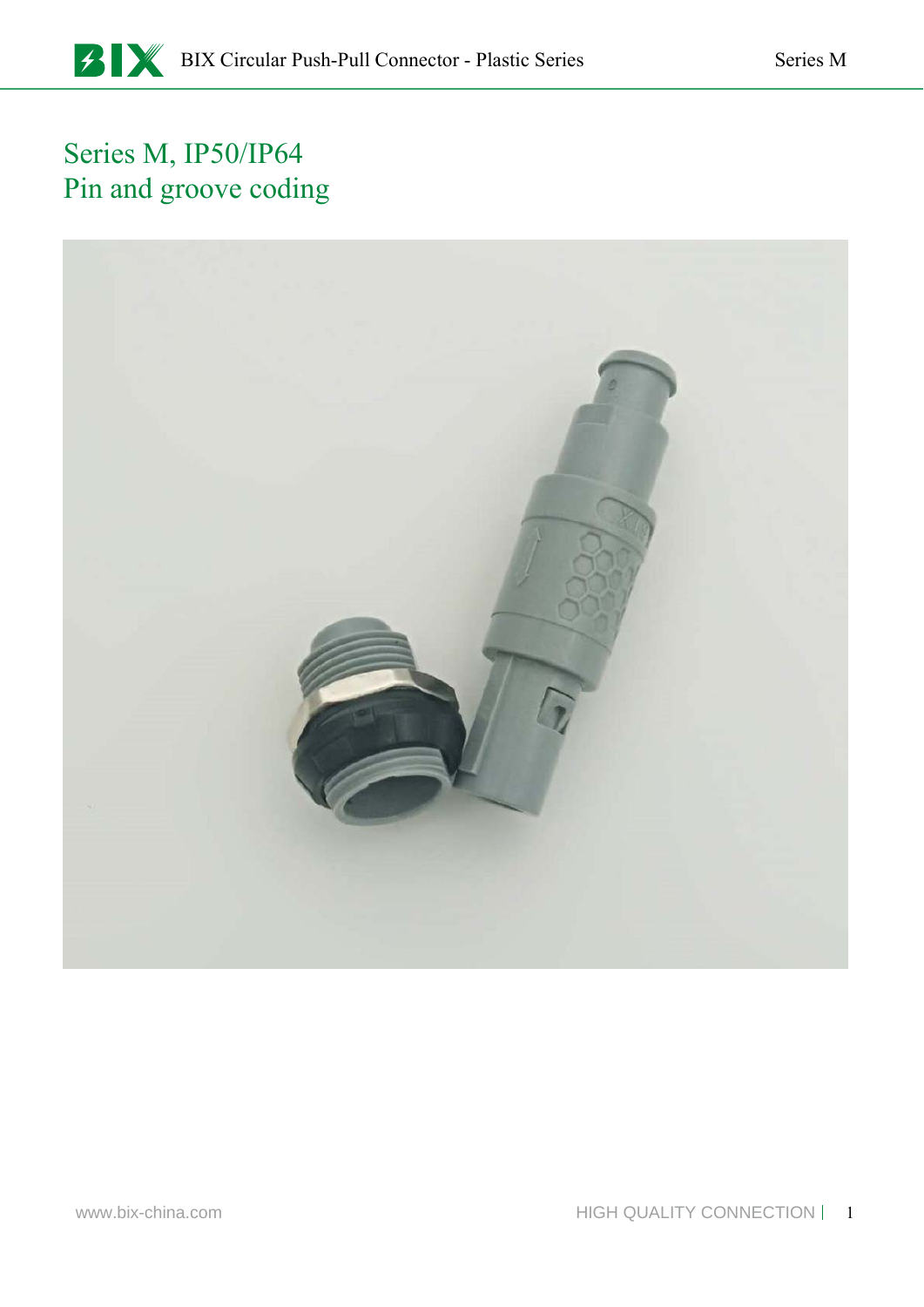### Part Number description



#### Example: Plug

| 1 2 3 4 5 6 7 8 9 10 11 12 13 14 15 16 17 18 19 |  |  |  |  |  |  |  |  |  |
|-------------------------------------------------|--|--|--|--|--|--|--|--|--|
|                                                 |  |  |  |  |  |  |  |  |  |
|                                                 |  |  |  |  |  |  |  |  |  |

Plug - Style TA -Coding G, Size 1- Series M, housing color is grey, 3-way , PC housing -PPS insulator -Soldering pin - Fixed with a cable collet ,Applicable to the cable of 4.2~5.2mm,Yellow cable bend relief

#### Example: Receptacle

|  |  | 1 2 3 4 5 6 7 8 9 10 11 12 13 14 |  |  |  |  |  |
|--|--|----------------------------------|--|--|--|--|--|
|  |  |                                  |  |  |  |  |  |

Receptacle - Style ZA-Coding G, Size 1- Series M, housing color is grey , 3-way, PC housing,PPS insulator ,Soldering socket - the color of the front nut is grey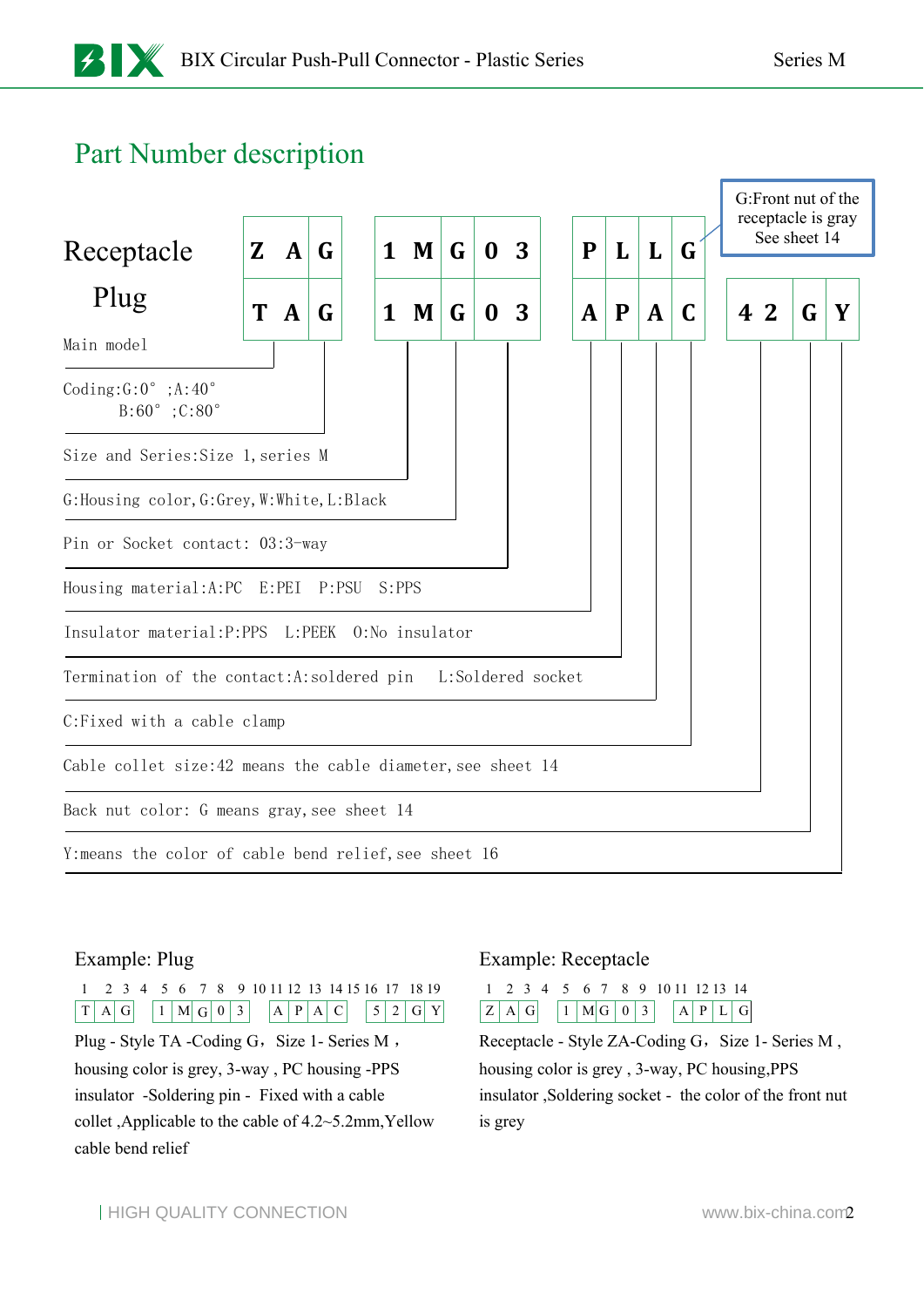## Housing size (scale 1:1)

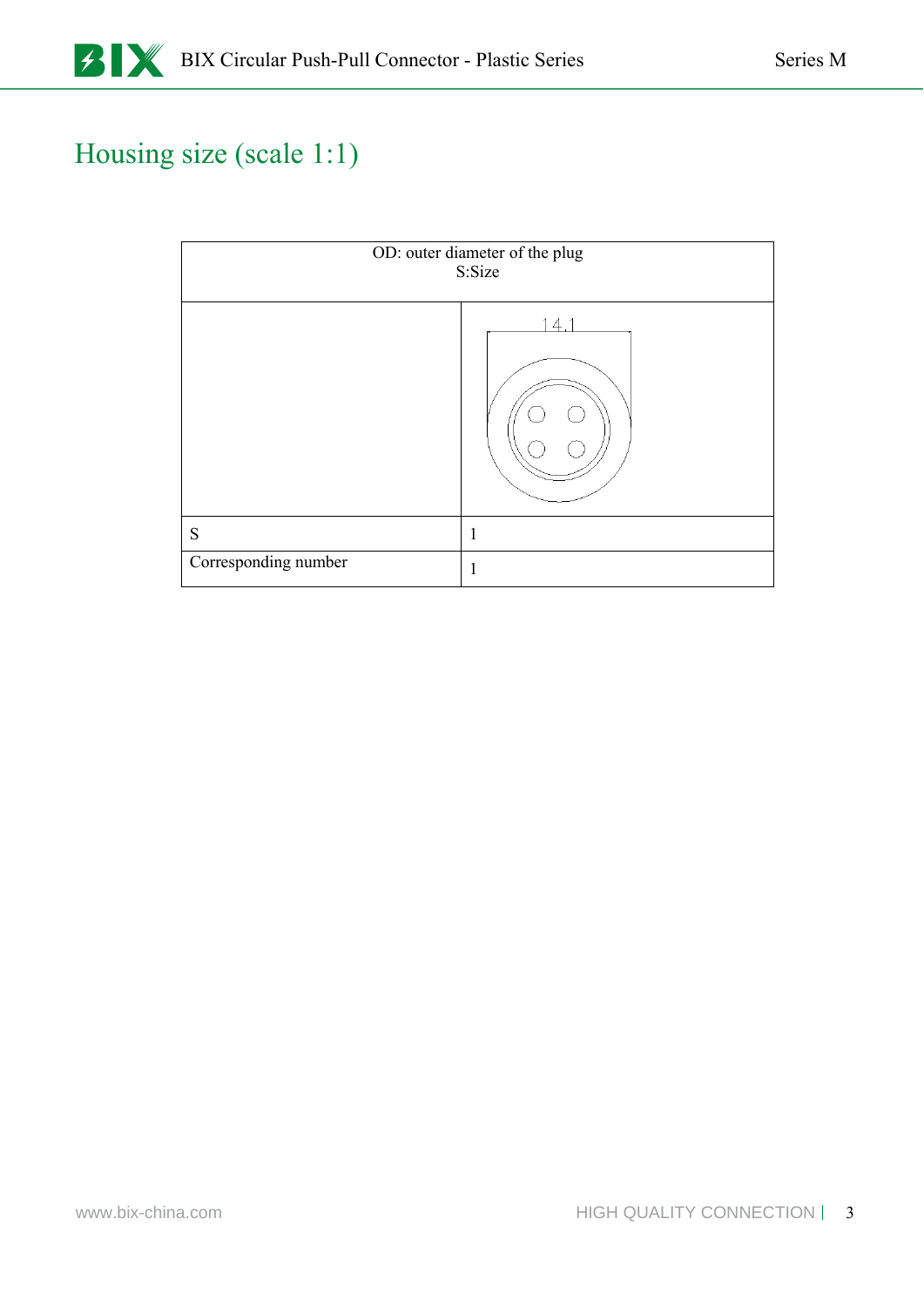### Straight plug T AG 1 M G 0 3 A PAC 5 2 GY

 $T \mid A \mid$  IP64, with back nut for cable bend relief



 $T \mid F \mid$  IP64, with back nut for cable bend relief



 $T \mid B \mid$  IP50, with back nut for cable bend relief

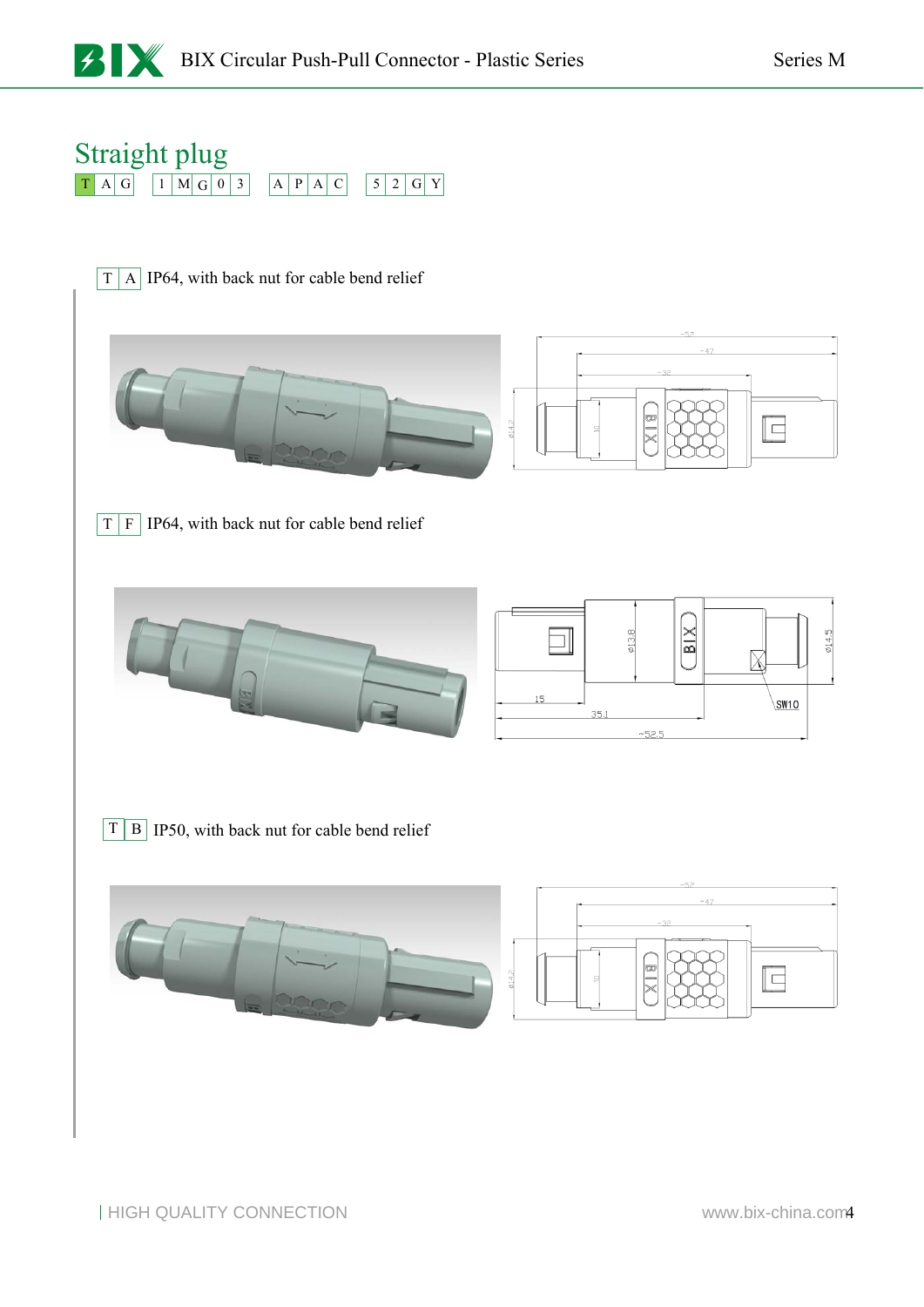# Straight plug



#### $T$  K IP50, with standard back nut



 $T$  J | IP64/IP50, disposable plug

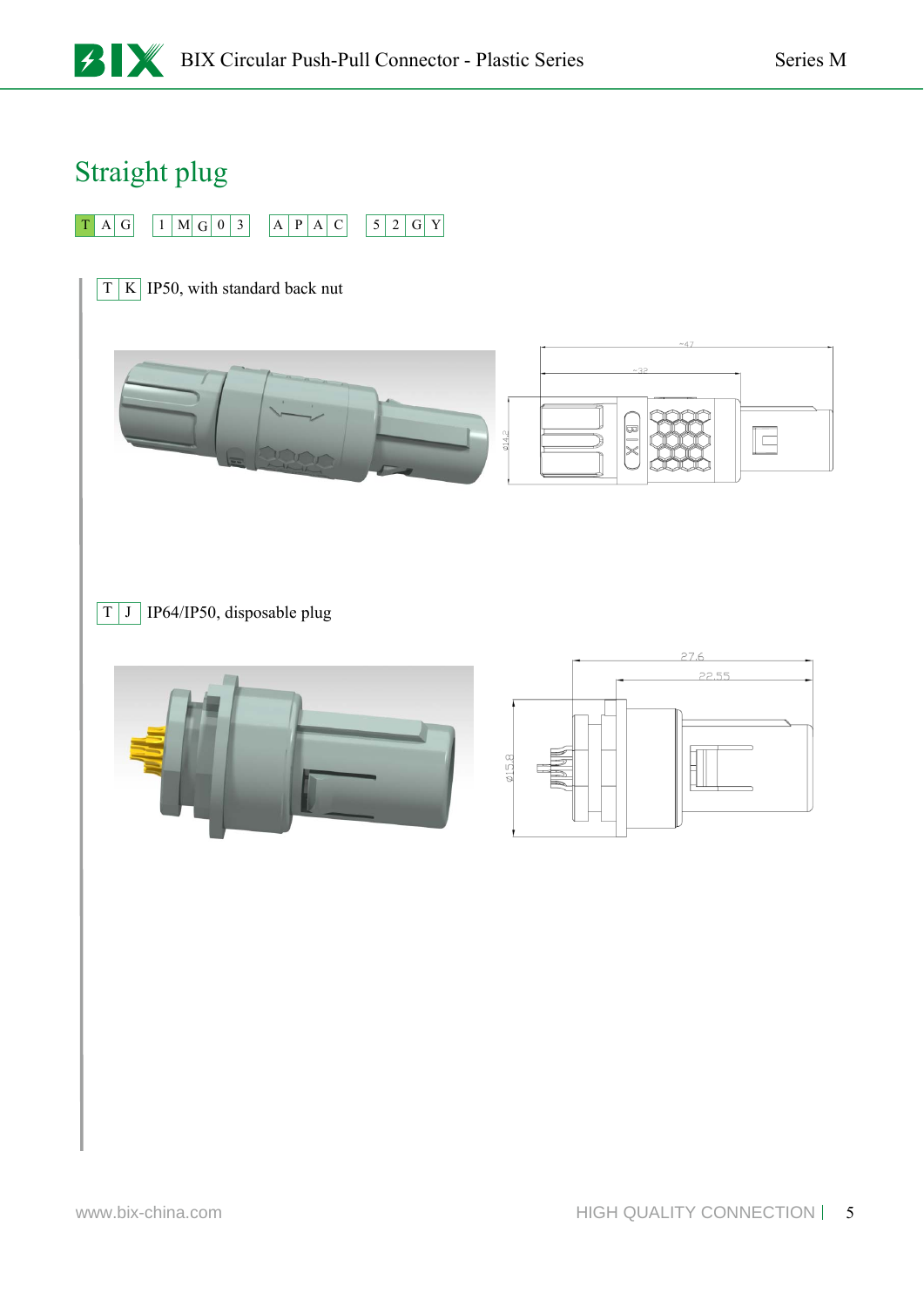









Panel cutting











HIGH QUALITY CONNECTION www.bix-china.com6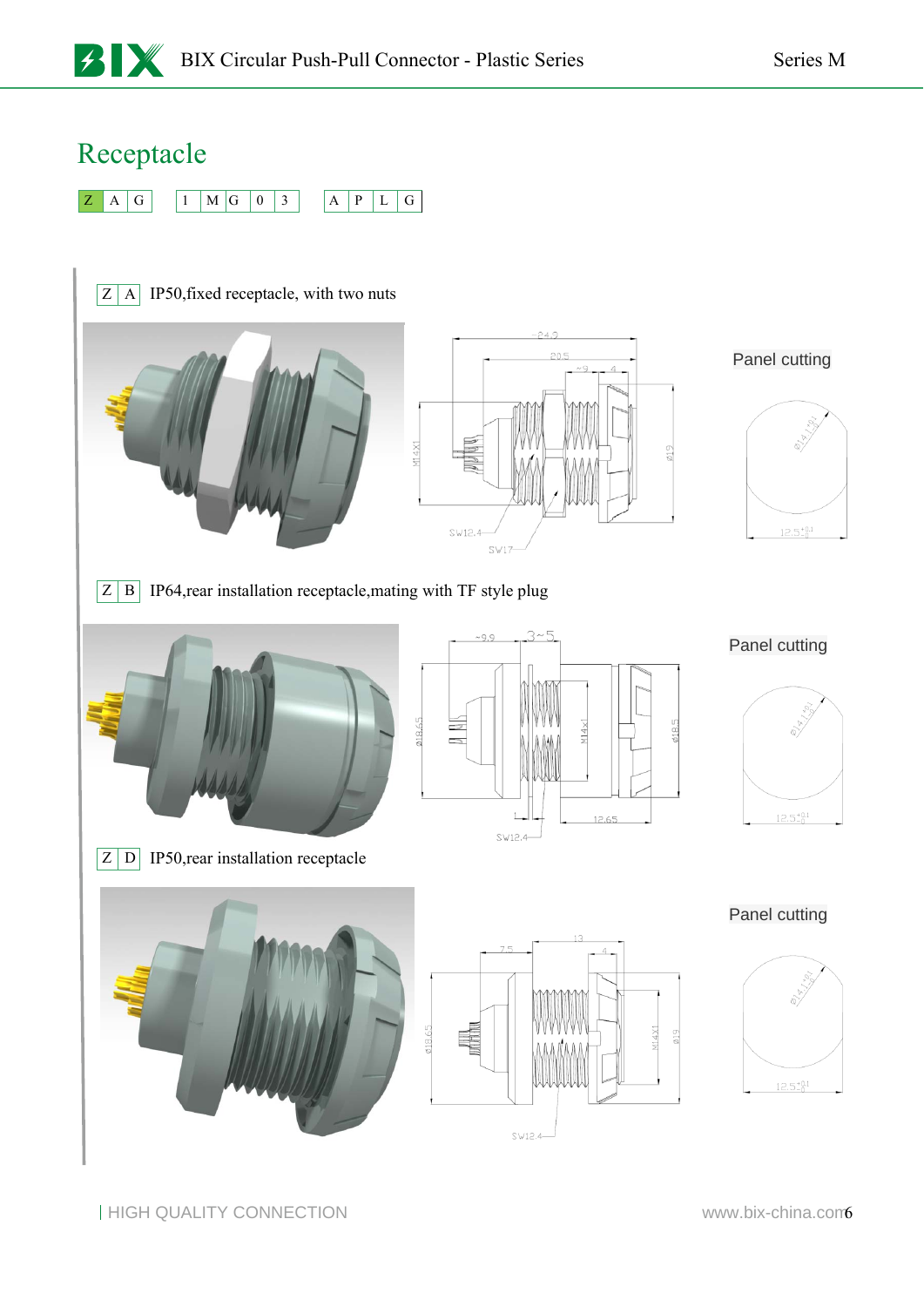

# Coding

|   |   |  | M G | $\mathbf{0}$ | $\gamma$<br>◡ |  | D | A |  |  |  |
|---|---|--|-----|--------------|---------------|--|---|---|--|--|--|
| - | G |  | M G | 0            | $\gamma$<br>ر |  | D |   |  |  |  |

|                         | Angle Coding   | Front view of | Size         |
|-------------------------|----------------|---------------|--------------|
|                         |                | the           | $\mathbf{1}$ |
| $0^{\circ}$             | $\mathbf G$    |               |              |
| $40^{\circ}$            | $\overline{A}$ |               |              |
| $60\ensuremath{^\circ}$ | $\overline{B}$ | $60^\circ$    |              |
| $80\ensuremath{^\circ}$ | $\mathbf C$    | $80^\circ$    |              |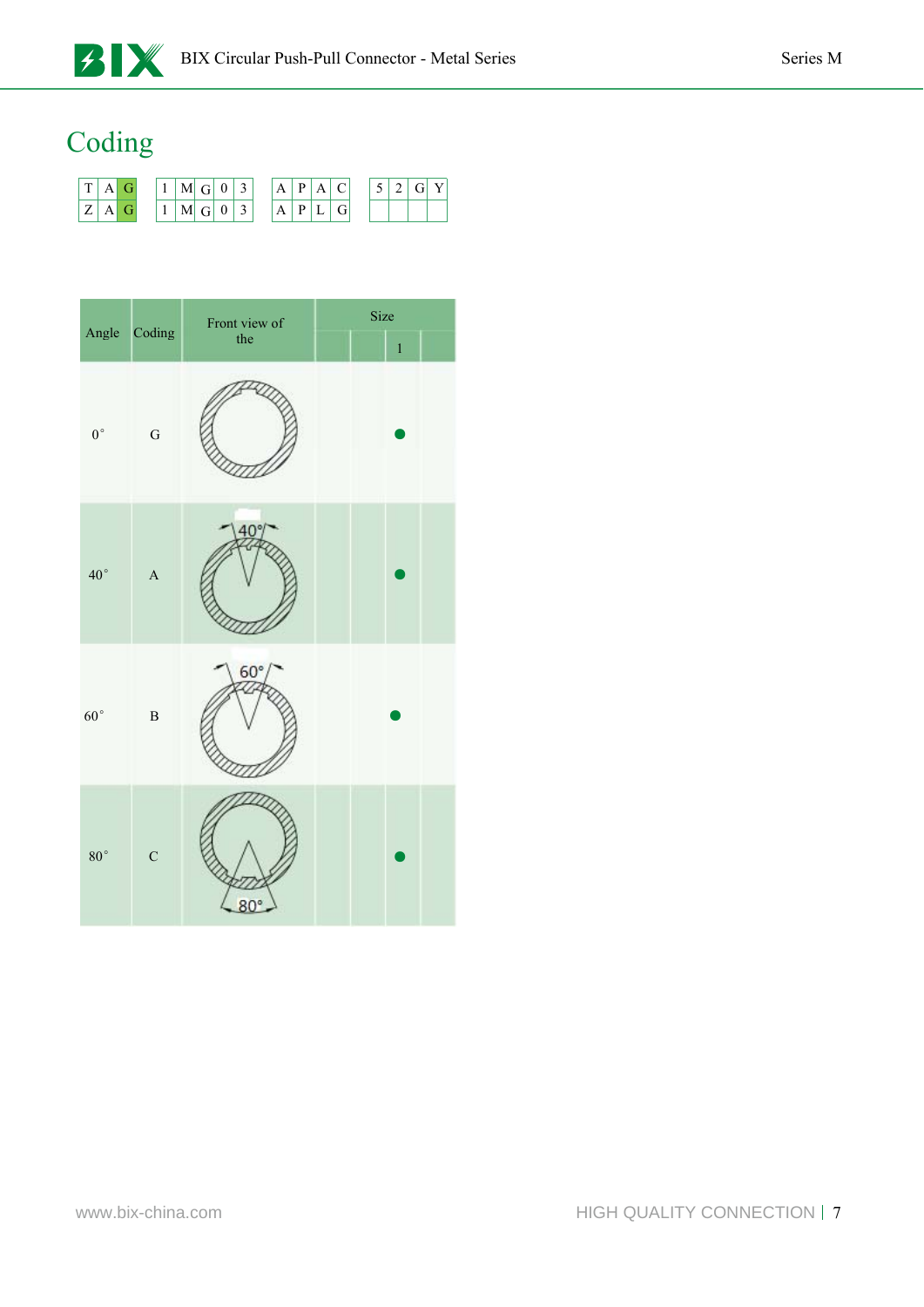## Housing color

| $T_{\perp}$ | ' Gı  |  | $1 \mid M \mid G \mid 0 \mid 3$ |  |  |  | A   P   A   C |  |  | $\mid G \mid Y'$ |  |
|-------------|-------|--|---------------------------------|--|--|--|---------------|--|--|------------------|--|
|             | Z A G |  | $1 \mid M \mid G \mid 0 \mid 3$ |  |  |  | A   P   L     |  |  |                  |  |

| No.            | Color        |
|----------------|--------------|
|                | White        |
| ( <del>ì</del> | Grey         |
|                | <b>Black</b> |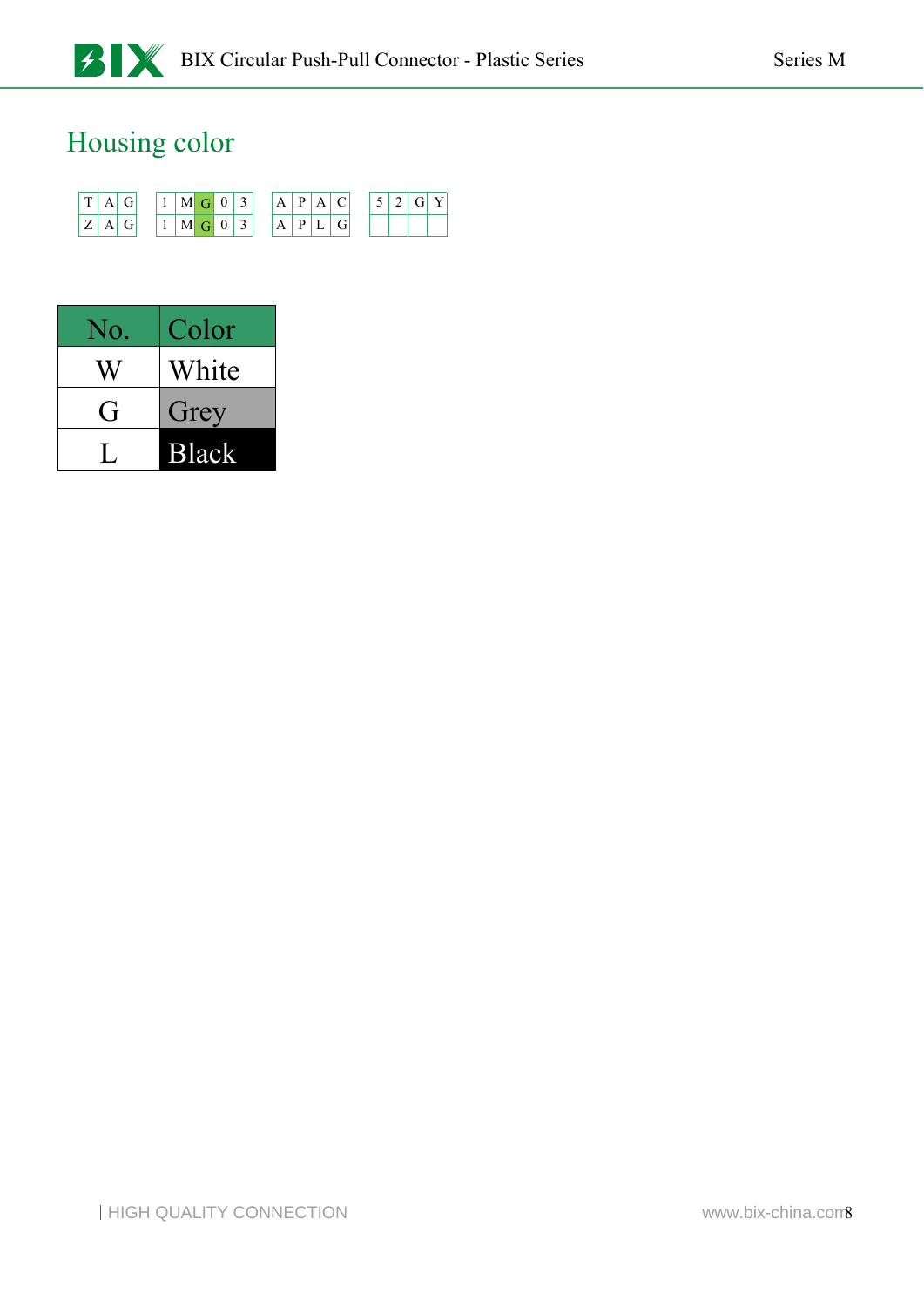## Number of contacts



|                |                           |                |                 |                            |     |                                            |           |            | Termination method |                               | View on the termination side |
|----------------|---------------------------|----------------|-----------------|----------------------------|-----|--------------------------------------------|-----------|------------|--------------------|-------------------------------|------------------------------|
| Size           | Insulator material        | Number of pins | Pin diameter mm | Single-pin load<br>current |     | Operating voltage<br>KV<br>Test voltage KV | Soldering | ${\rm PG}$ | crimping           | $\ensuremath{\text{\rm Pin}}$ | LP<br>Socket                 |
| $\overline{1}$ | $\boldsymbol{\rm{A}}$     | $02\,$         | $1.3$           | 14                         | 1.9 | 0.55                                       |           |            |                    |                               |                              |
| $\mathbf{1}$   | $\mathbf{A}$              | 03             | 1.3             | 14                         | 1.9 | 0.55                                       |           |            |                    |                               |                              |
| $\mathbf{1}$   | $\boldsymbol{\mathsf{A}}$ | 04             | 0.9             | $10\,$                     | 1.9 | $0.5\,$                                    |           |            |                    |                               |                              |
| $\mathbf{1}$   | $\mathbf{A}$              | 05             | $0.9\,$         | $10\,$                     | 1.6 | $0.5\,$                                    |           |            |                    |                               |                              |
| $\overline{1}$ | $\mathbf{A}$              |                | $06 \mid 0.7$   | $7\overline{ }$            |     | $\vert 1.6 \vert 0.5 \vert$                | $\bullet$ | $\bullet$  |                    |                               |                              |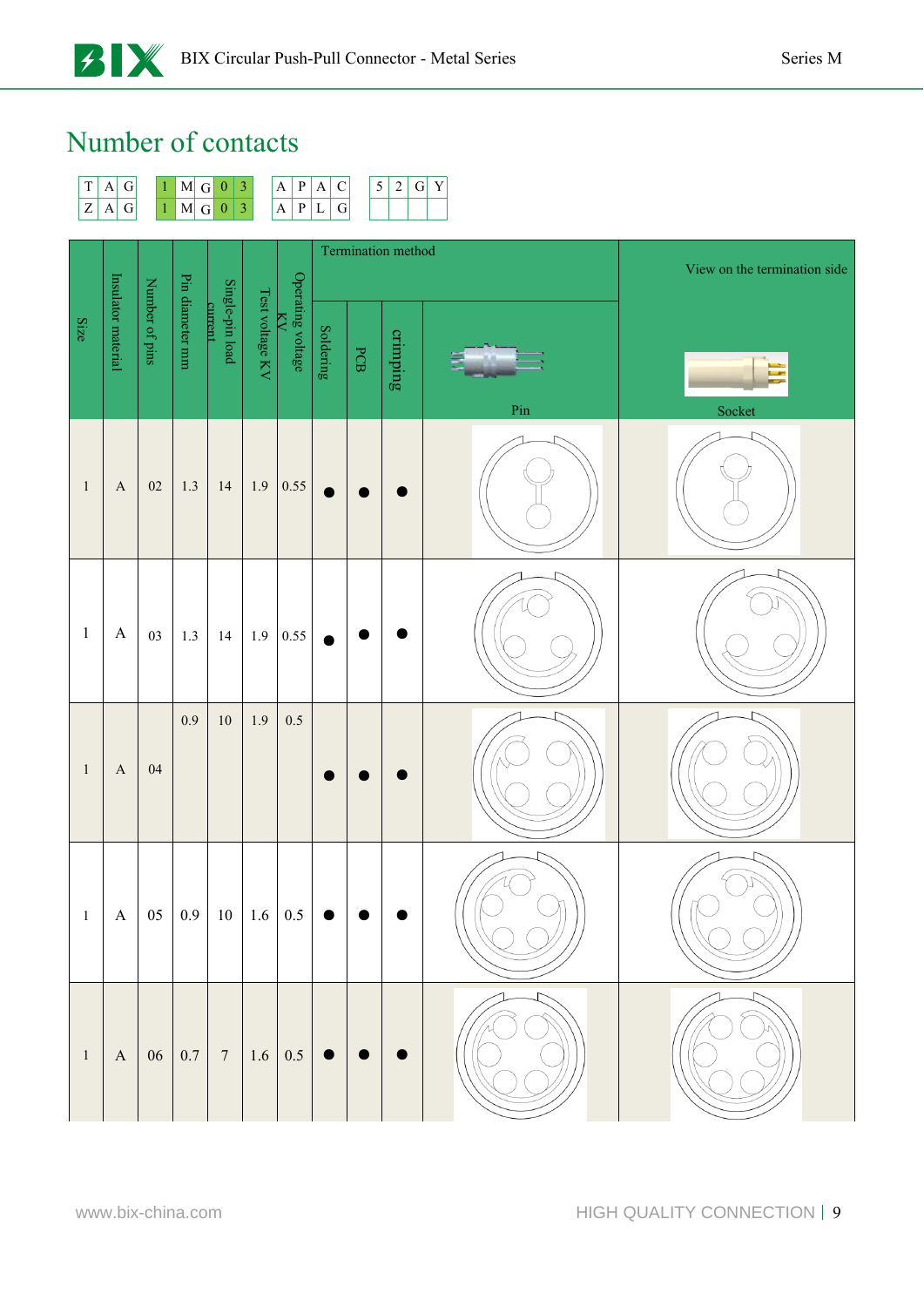

| $\,1\,$        | $\,$ A       | $07\,$     | 0.7                                        | 7               |         | $1.6 \, 0.45$ |           |                          |  |
|----------------|--------------|------------|--------------------------------------------|-----------------|---------|---------------|-----------|--------------------------|--|
| $\,1\,$        | $\mathbf A$  | ${\bf 08}$ | 0.7                                        | $7\,$           | 1.6     | 0.45          |           |                          |  |
| $\mathbf{1}$   | $\mathbf{A}$ | 09         | $0.5\,$                                    | $\overline{5}$  |         | 1.35 0.45     | $\bullet$ |                          |  |
| $\,1\,$        | $\mathbf A$  | $10\,$     | 0.5                                        | $\mathfrak{S}$  | 1.35    | $0.4\,$       |           |                          |  |
| $\overline{1}$ | $\mathbf A$  | 12         | $0.5\,$                                    | $5\overline{)}$ | $1.2\,$ | 0.4           | $\bullet$ |                          |  |
| $\!1\,$        |              |            | $A/O$ 14 0.5 5 1.2 0.4 $\bullet$ $\bullet$ |                 |         |               |           | $\overline{\phantom{a}}$ |  |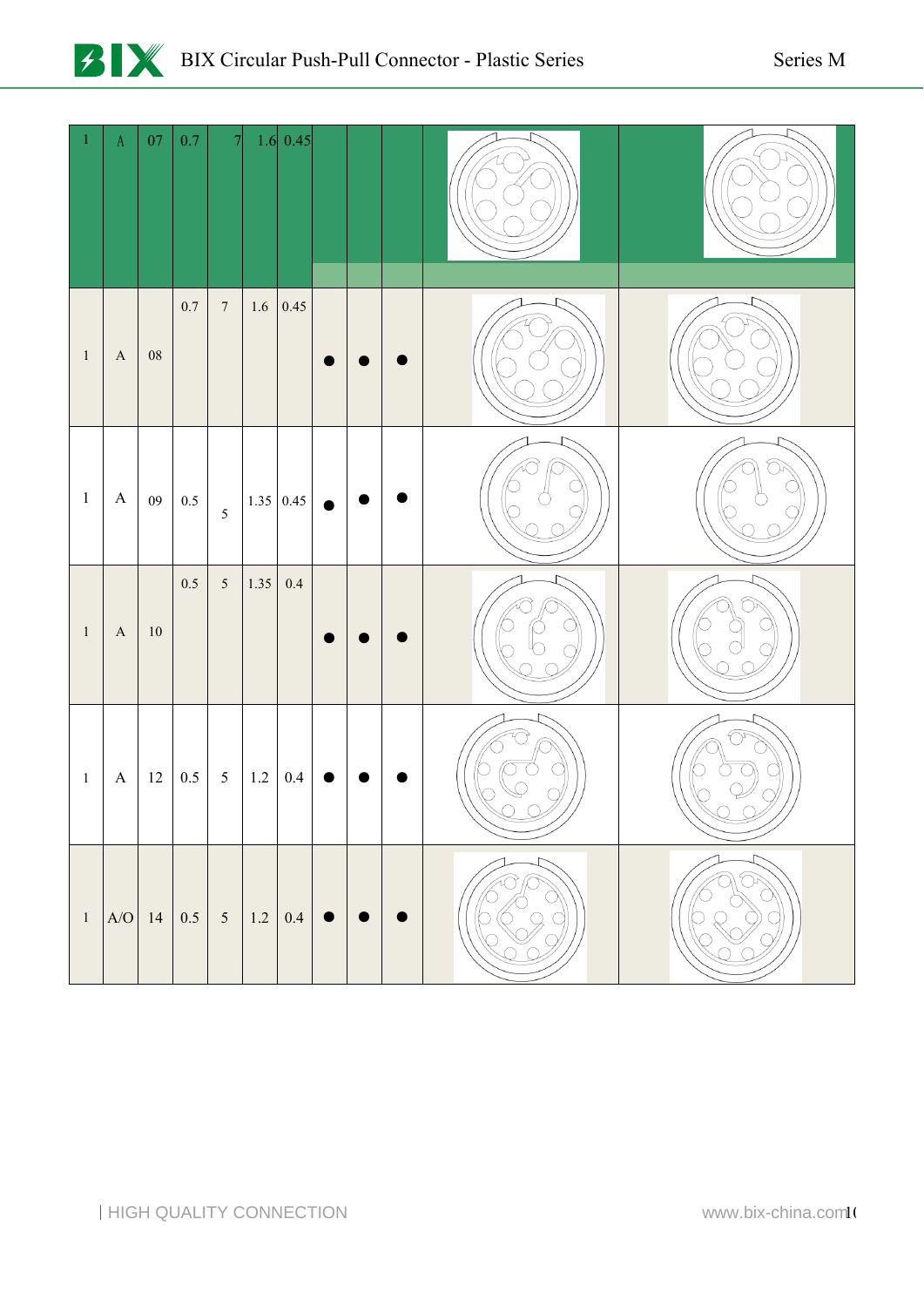

# PCB layout

| $\overline{02}$ | $\text{LLR}$<br>$\approx 1$<br>Ø2.8<br>$\overline{2}$                                                                               | $\overline{08}$ | 51<br>$\mathcal{Q}_{\mathcal{L}_{\mathcal{L}}}$<br>2<br>03.8<br>3<br>b                                                                             |
|-----------------|-------------------------------------------------------------------------------------------------------------------------------------|-----------------|----------------------------------------------------------------------------------------------------------------------------------------------------|
| $\overline{03}$ | $\delta$<br>$\overline{3}$<br>9                                                                                                     | $\overline{09}$ | ø0.6<br>23.9                                                                                                                                       |
| 04              | $90^\circ$<br>0.8<br>$\phi$ 3.4<br>$\overline{2}$<br>3                                                                              | 10              | Ø3.9<br>6                                                                                                                                          |
| $\overline{05}$ | ₹0<br>$2^{\circ}$<br>5<br>24<br>$\mathbf{3}$<br>$\overline{4}$                                                                      | $\overline{12}$ | 3<br>8<br>Ø4,4                                                                                                                                     |
| $06\,$          | 206<br>$1$ $\pi$<br>$\boldsymbol{6}$<br>$\overline{5}$<br>2<br>222<br>$\left(3\right)$<br>$\overline{4}$                            | $\overline{14}$ | 006<br>10<br>$\circledcirc$<br>9<br>$\overline{\mathbb{D}}$<br>$\widehat{44}$<br>(8)<br>$42\,$<br>$\begin{array}{c}\n 13 \\ 5\n \end{array}$<br>.8 |
| $07\,$          | 50.<br>$\mathcal{Q}_{\mathcal{L},\leq}$<br>$\mathbf{2}^{\circ}$<br>$\mathscr{L}$<br>$\emptyset$ 3.7<br>$\overline{5}$<br>$\sqrt{3}$ |                 |                                                                                                                                                    |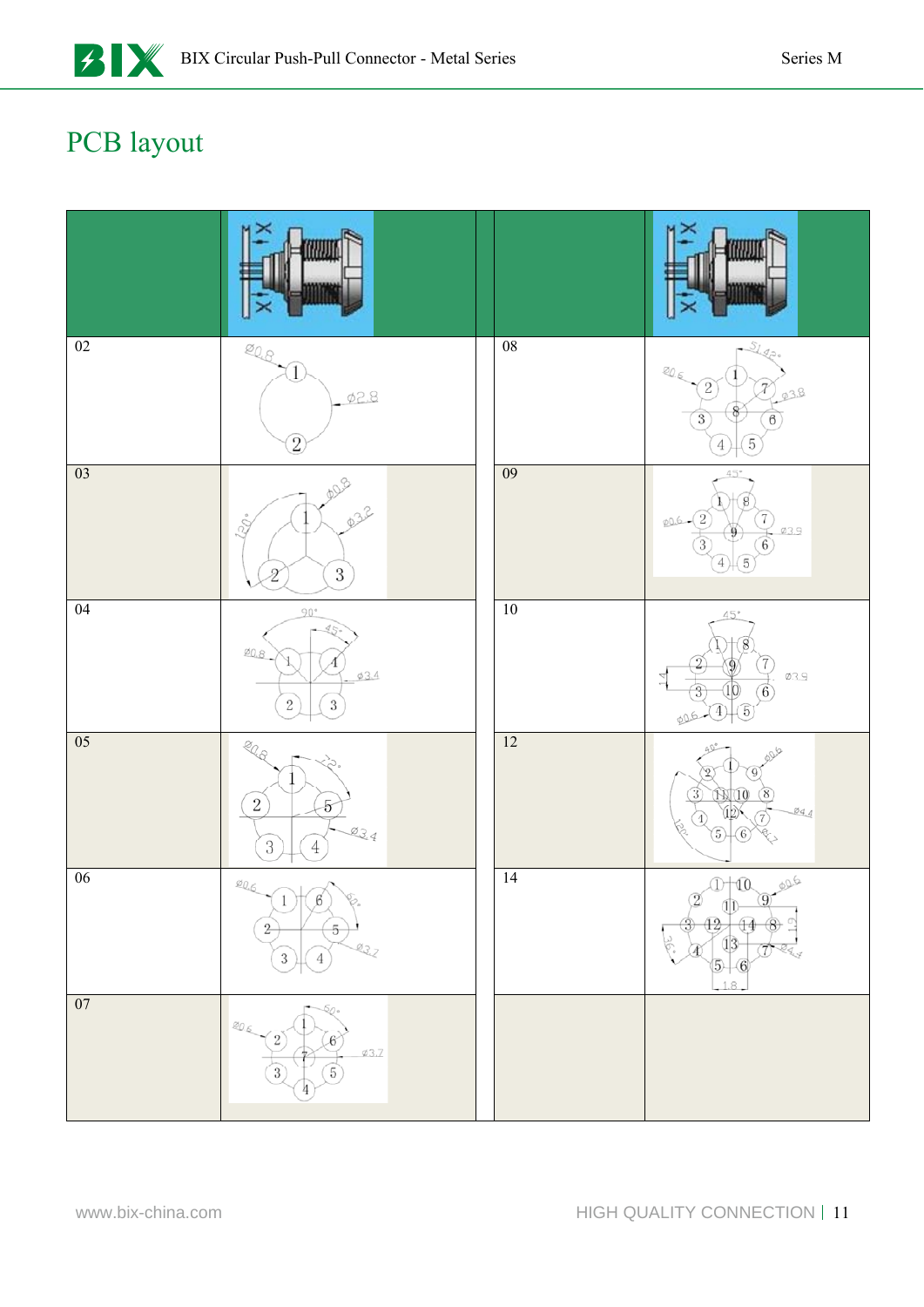## Housing material

|  | ີ | $\overline{ }$ | <b>M</b> | Ġ | 0  | ◠<br>◡ |  |  |  |  |  |
|--|---|----------------|----------|---|----|--------|--|--|--|--|--|
|  | ີ | ÷              | M        | Ġ | Ü. | ັ      |  |  |  |  |  |

#### Housing material

| No.            | Housing material |
|----------------|------------------|
| A              | PC               |
| P              | <b>PSU</b>       |
| E              | <b>PEI</b>       |
| $\overline{S}$ | <b>PPS</b>       |

## Insulator material

|   | Ġ | ÷ | M | G | 0 | ر |  | A |  | $\overline{\phantom{0}}$ |  |  |
|---|---|---|---|---|---|---|--|---|--|--------------------------|--|--|
| - | Ġ |   | M | G | 0 | ͻ |  |   |  |                          |  |  |

| No. | Termination  |  |  |
|-----|--------------|--|--|
|     | <b>PEEK</b>  |  |  |
| р   | <b>PPS</b>   |  |  |
|     | No insulator |  |  |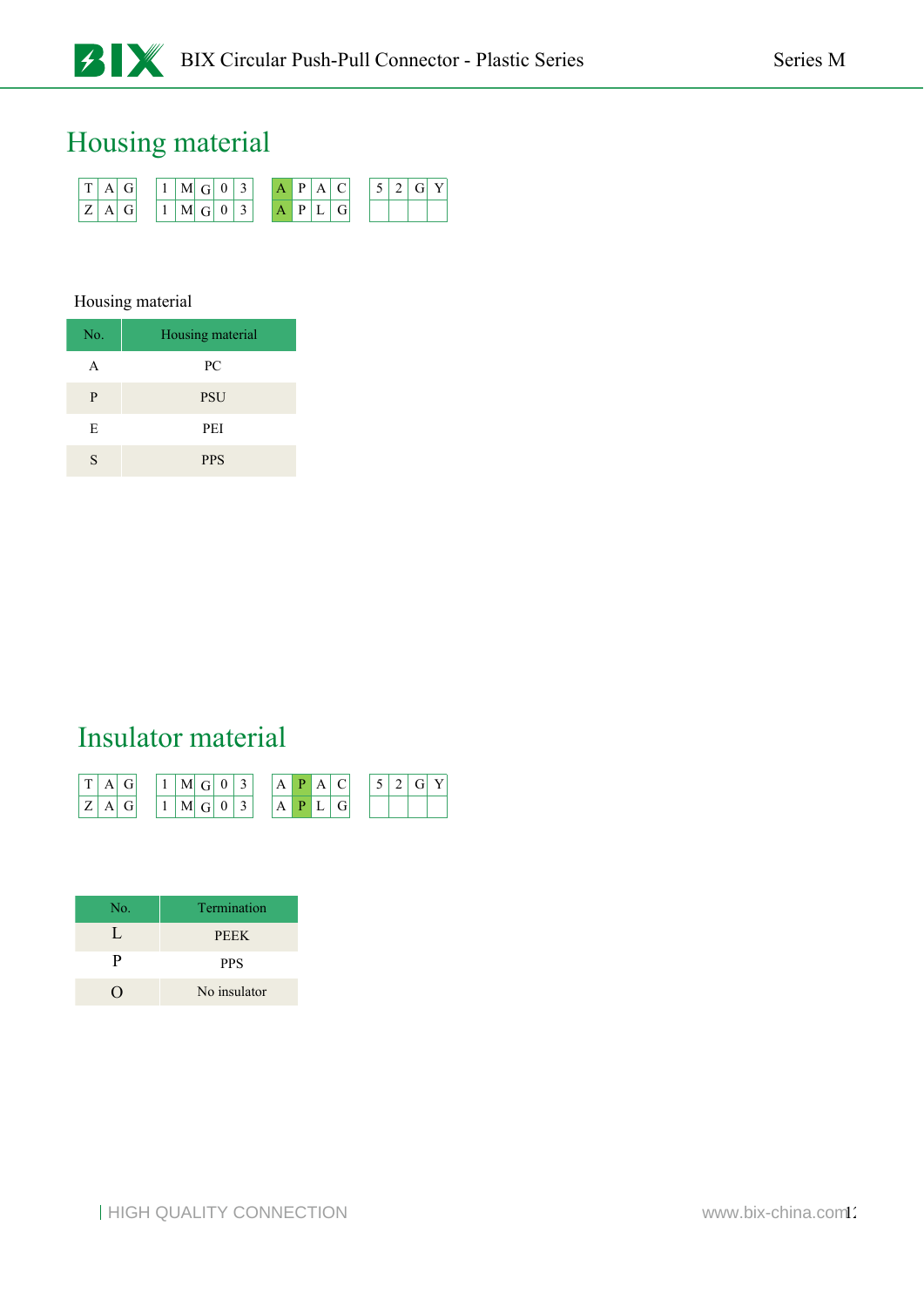## Pin/socket type



#### Pin/socket type

| <b>Type</b> | No.          | <b>Termination method</b> |
|-------------|--------------|---------------------------|
| Socket      | L            | Soldering                 |
| Pin         | $\mathsf{A}$ | Soldering                 |
| Socket      | N            | <b>PCB</b>                |
| Pin         | D            | <b>PCB</b>                |
| Socket      | M            | Crimping                  |
| Pin         | C            | Crimping                  |
| Pin         | S            | Soldering(Stamping)       |

# Cable collet

|  | $\overline{\phantom{a}}$ | ∽ |  |  | n |  |  |  |
|--|--------------------------|---|--|--|---|--|--|--|

#### Cable type

| No. | Termination method   |
|-----|----------------------|
| C   | With cable collet    |
|     | Without cable collet |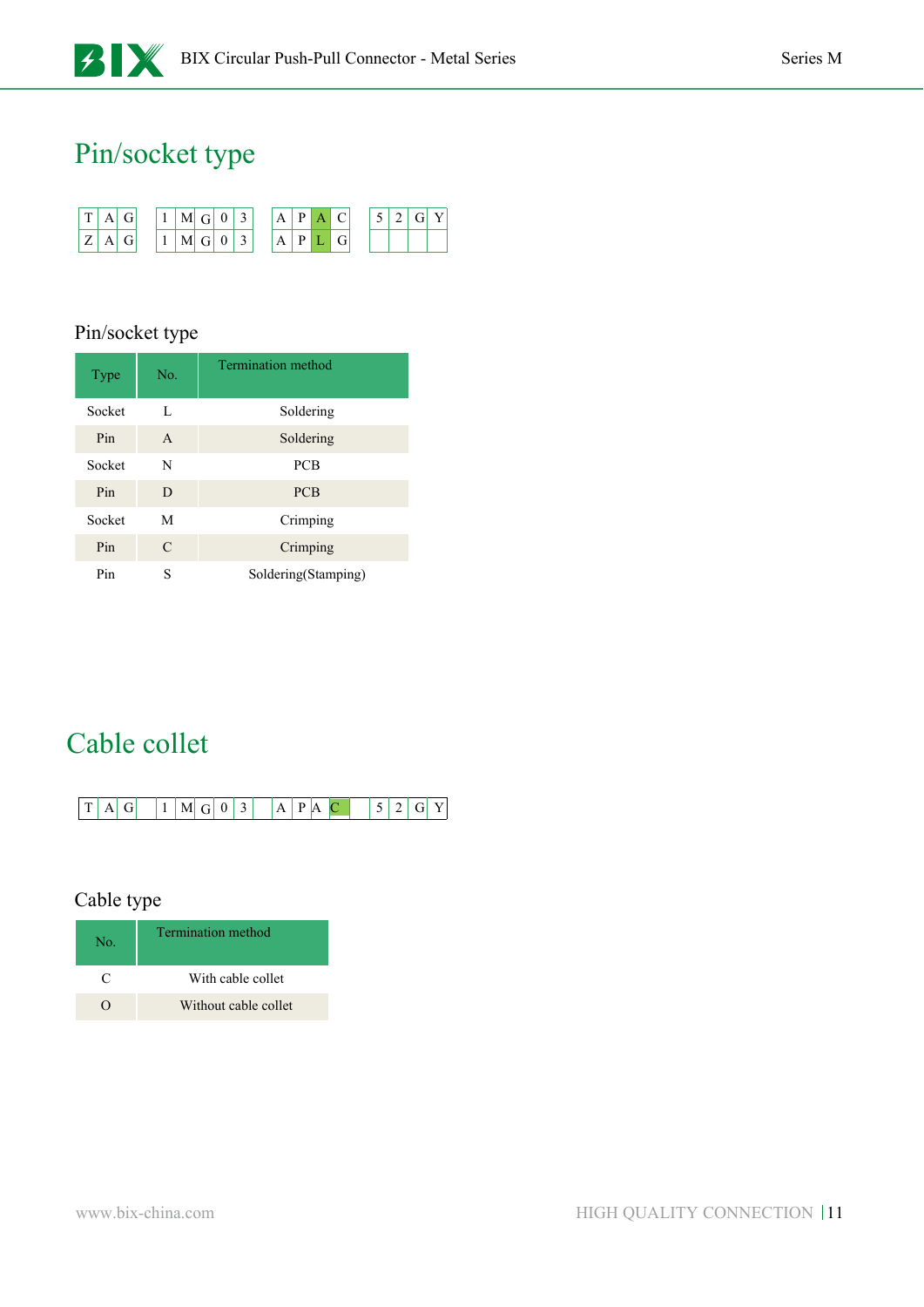### Cable collet Ф

| - |  |
|---|--|

| No. |                | Cable outer diameter<br>mm | Housing size |
|-----|----------------|----------------------------|--------------|
|     | 2              | $3.2 - 4.2$                |              |
| 5   | $\mathfrak{D}$ | $4.2 - 5.2$                |              |
| 6   |                | $5.2 - 6.2$                |              |

#### Schematic diagram of cable collet



### Nut color



| No. | Color        |
|-----|--------------|
| B   | <b>Blue</b>  |
| W   | White        |
| G   | Grey         |
| Y   | Yellow       |
| L   | <b>Black</b> |
| R   | Red          |
|     | Green        |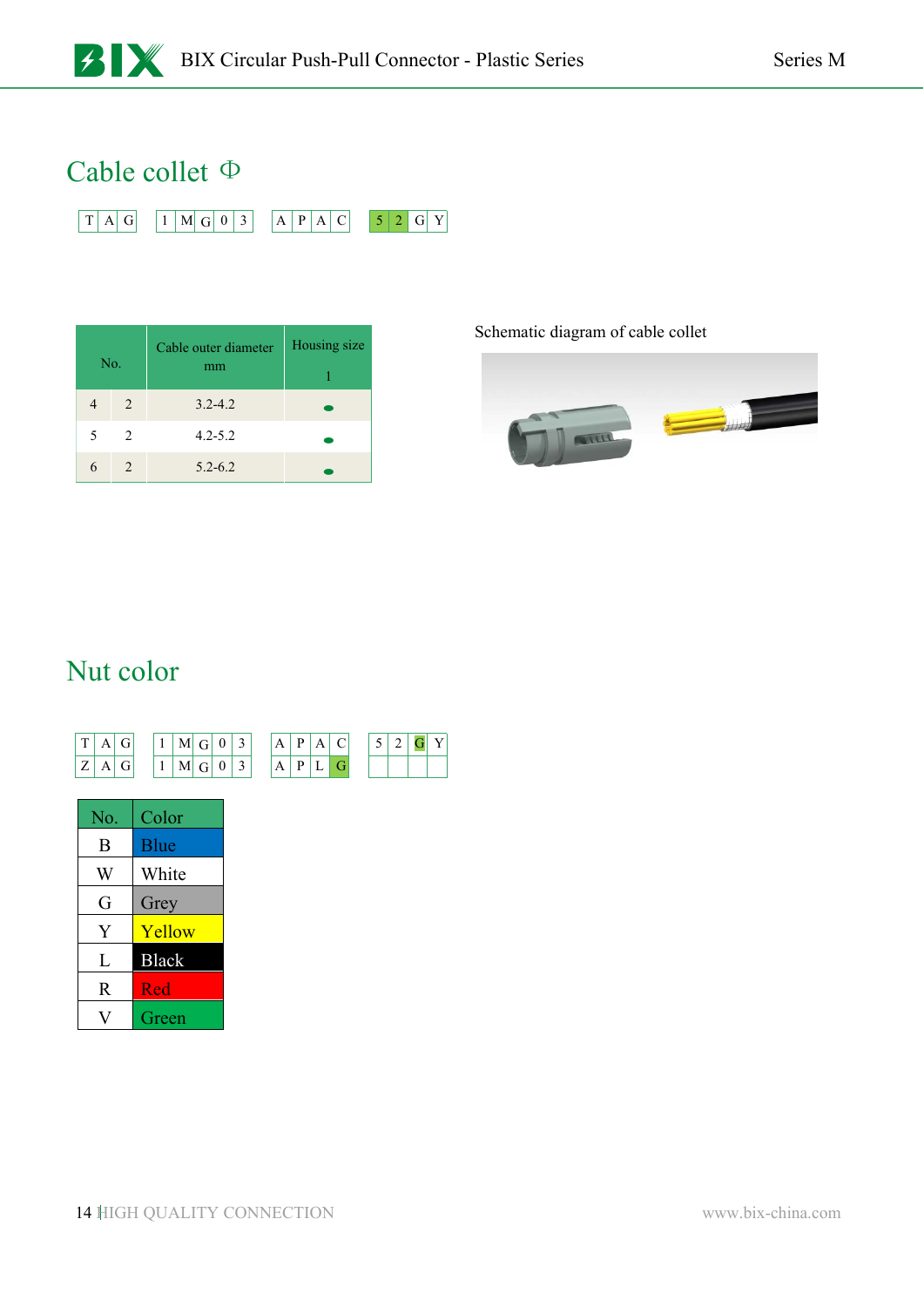

## Back Nut

Standard back nut



Bend relief /Over molding back nut